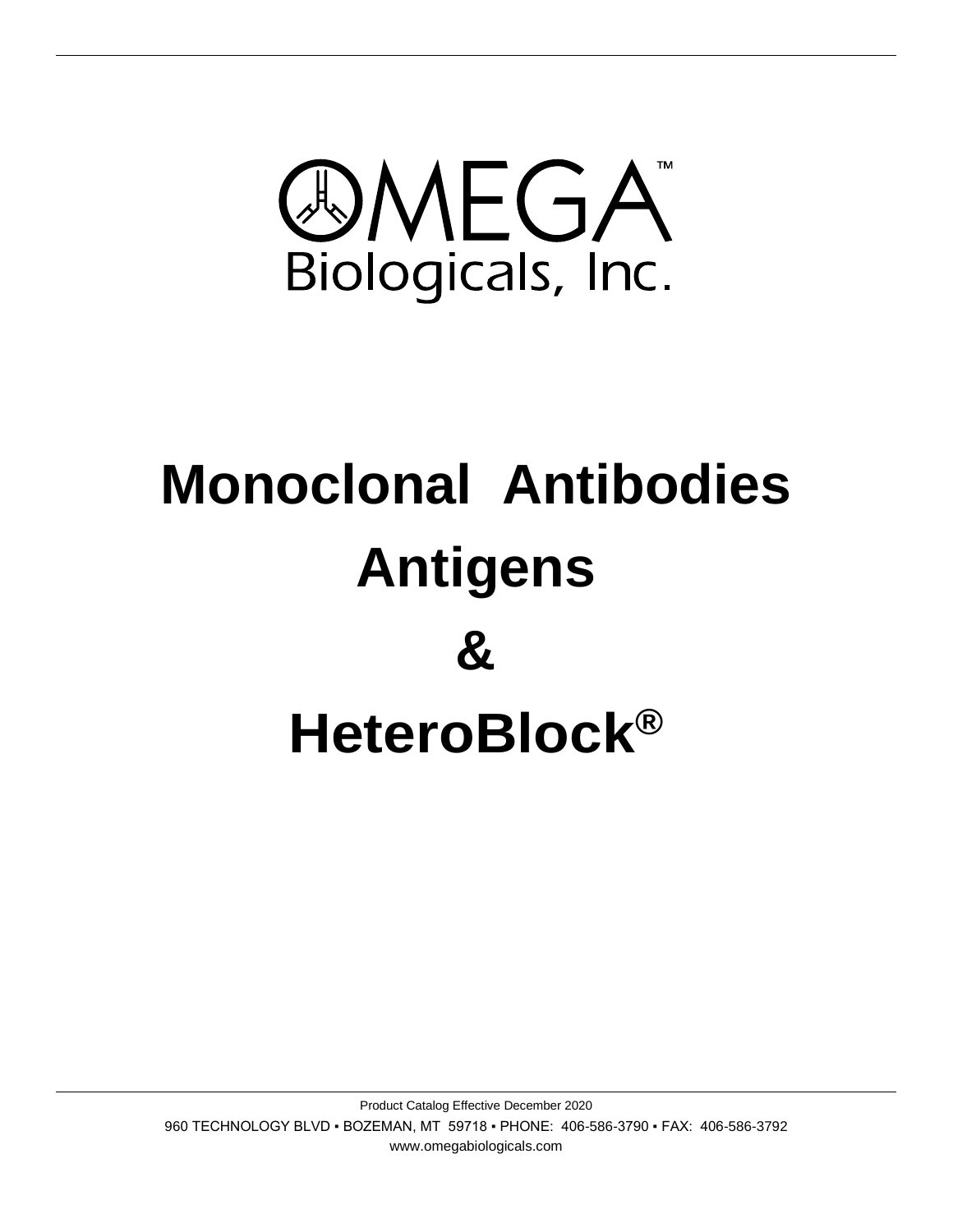

## **DRUGS OF ABUSE**

| Catalog #  | <b>Mouse Anti-</b>  | Form     | <b>Price</b> |
|------------|---------------------|----------|--------------|
| 100-11-001 | Amphetamine         | Purified | \$150/mg     |
| 100-11-003 | Amphetamine         | Purified | \$150/mg     |
| 100-11-031 | <b>Barbiturate</b>  | Purified | \$150/mg     |
| 100-11-061 | Benzodiazepine      | Purified | \$150/mg     |
| 100-11-091 | Benzoylecgonine     | Purified | \$150/mg     |
| 100-11-093 | Benzoylecgonine     | Purified | \$150/mg     |
| 100-11-095 | Benzoylecgonine     | Purified | \$150/mg     |
| 100-11-121 | <b>LSD</b>          | Purified | \$150/mg     |
| 100-11-151 | Methadone           | Purified | \$150/mg     |
| 100-11-181 | Methamphetamine     | Purified | \$150/mg     |
| 100-11-183 | Methamphetamine     | Purified | \$150/mg     |
| 100-11-211 | Morphine            | Purified | \$150/mg     |
| 100-11-241 | Nandrolone          | Purified | \$150/mg     |
| 100-11-271 | Nandrolone          | Purified | \$150/mg     |
| 100-11-301 | Phencyclidine (PCP) | Purified | \$150/mg     |
| 100-11-331 | Propoxyphene (PPX)  | Purified | \$150/mg     |
| 100-11-391 | <b>THC</b>          | Purified | \$150/mg     |
| 100-11-393 | <b>THC</b>          | Purified | \$150/mg     |
| 100-11-395 | <b>THC</b>          | Purified | \$150/mg     |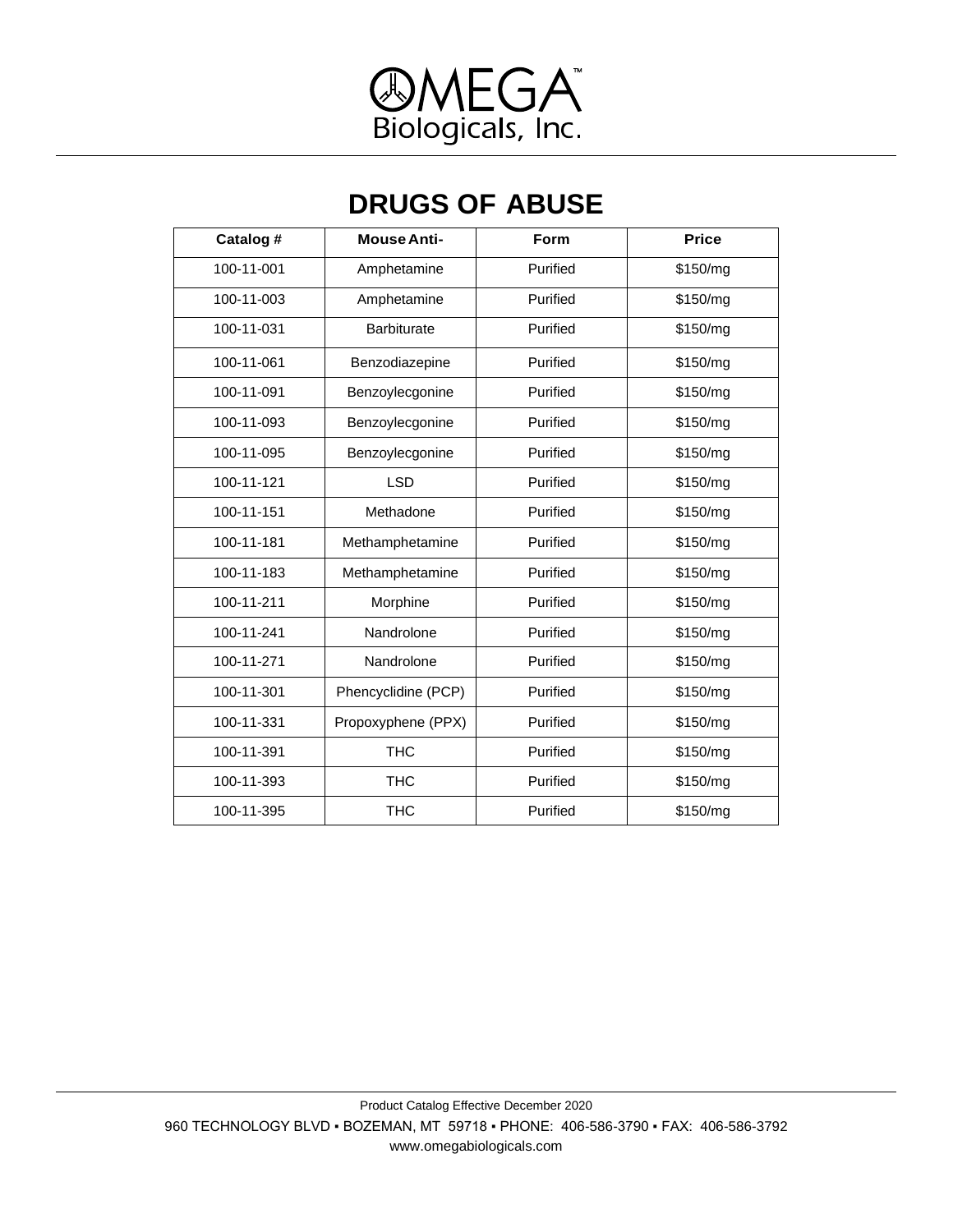

### **THERAPEUTIC DRUGS**

| Catalog #  | <b>Mouse Anti-</b> | <b>Form</b> | <b>Price</b> |
|------------|--------------------|-------------|--------------|
| 100-21-001 | Amikacin           | Purified    | \$125/mg     |
| 100-21-031 | Carbamazepine      | Purified    | \$125/mg     |
| 100-21-061 | Gentamicin         | Purified    | \$125/mg     |
| 100-21-091 | Gentamicin         | Purified    | \$125/mg     |
| 100-21-121 | <b>NAPA</b>        | Purified    | \$125/mg     |
| 100-21-136 | Phenobarbital      | Purified    | \$125/mg     |
| 100-21-138 | Phenobarbital      | Purified    | \$125/mg     |
| 100-21-151 | Phenytoin          | Purified    | \$125/mg     |
| 100-21-181 | Phenytoin          | Purified    | \$125/mg     |
| 100-21-211 | Procainamide       | Purified    | \$125/mg     |
| 100-21-241 | Procainamide       | Purified    | \$125/mg     |
| 100-21-273 | Quinidine          | Purified    | \$125/mg     |
| 100-21-301 | Quinidine          | Purified    | \$125/mg     |
| 100-21-331 | Theophylline       | Ascites     | \$100/mL     |
| 100-21-361 | Thyroxine          | Purified    | \$125/mg     |
| 100-21-391 | Valproic Acid      | Purified    | \$125/mg     |
| 100-21-421 | Valproic Acid      | Purified    | \$125/mg     |
| 100-21-451 | Vancomycin         | Ascites     | \$100/mL     |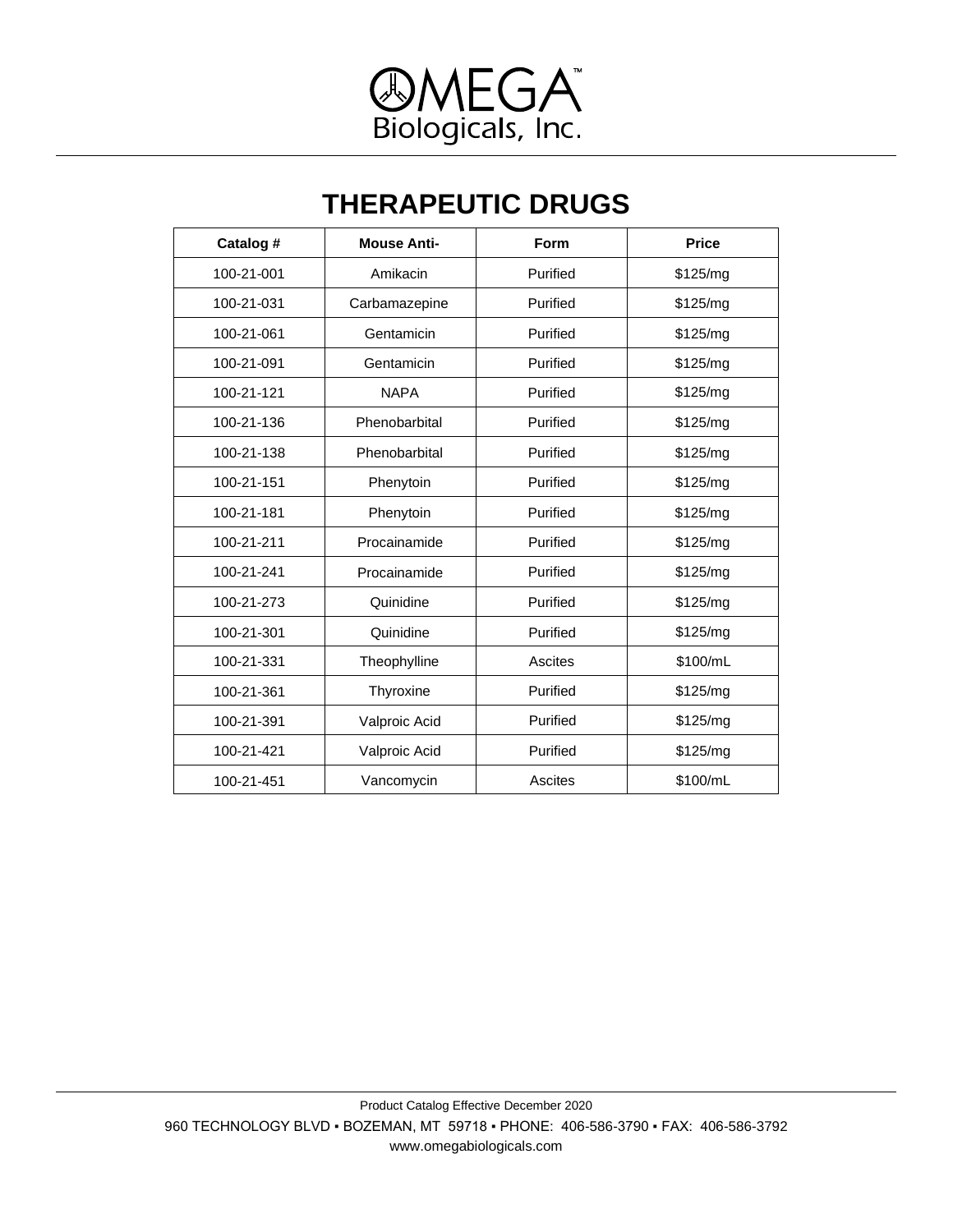

### **HUMAN SERUM/TISSUE PROTEINS**

| Catalog #  | <b>Mouse Anti-</b> | Form     | <b>Price</b> |
|------------|--------------------|----------|--------------|
| 100-31-001 | Amylase            | Purified | \$125/mg     |
| 100-31-031 | β-2-Microglobulin  | Purified | \$150/mg     |
| 100-31-061 | CK-B               | Purified | \$150/mg     |
| 100-31-091 | CK-MB              | Purified | \$150/mg     |
| 100-31-121 | CK-MB              | Purified | \$150/mg     |
| 100-31-151 | CK-MB isoform 2    | Purified | \$200/mg     |
| 100-31-181 | CK-MM              | Purified | \$125/mg     |
| 100-31-211 | CK-MM              | Purified | \$125/mg     |
| 100-31-241 | CK-MM              | Purified | \$125/mg     |
| 100-31-271 | CK-MM              | Purified | \$125/mg     |
| 100-31-301 | CK-MM              | Purified | \$125/mg     |
| 100-31-325 | IgE                | Purified | \$125/mg     |
| 100-31-331 | IgG                | Purified | \$125/mg     |
| 100-31-361 | IgM                | Purified | \$125/mg     |
| 100-31-391 | $LD-1$             | Purified | \$150/mg     |
| 100-31-421 | Myosin LC 1        | Purified | \$150/mg     |
| 100-31-451 | Myosin LC 1        | Purified | \$150/mg     |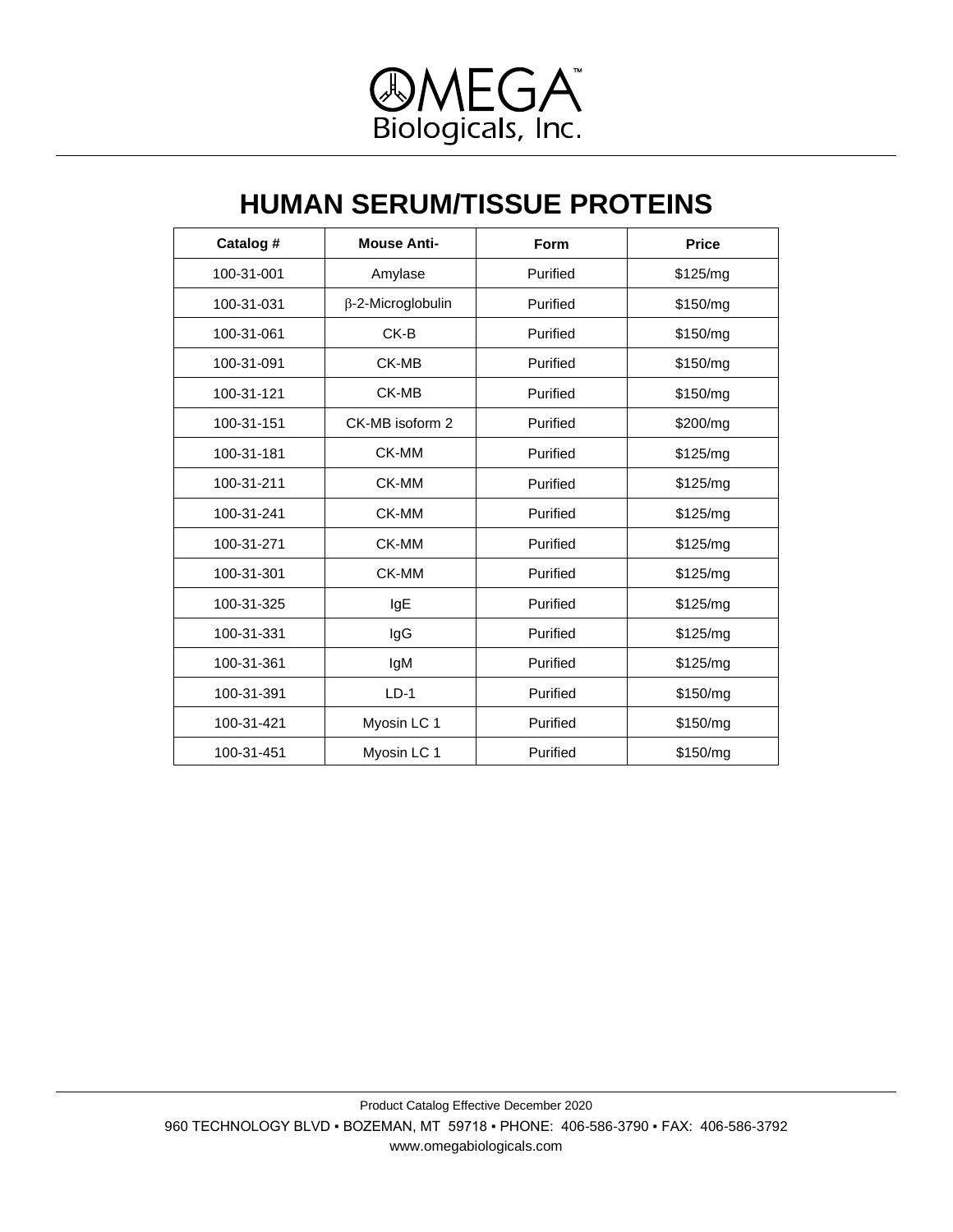

# **INFECTIOUS DISEASE**

| Catalog #  | <b>Mouse Anti-</b>       | <b>Form</b> | <b>Price</b> |
|------------|--------------------------|-------------|--------------|
| 100-41-001 | <b>Hepatitis A Virus</b> | Purified    | \$150/mg     |
| 100-41-051 | Hepatitis Bs Ag          | Purified    | \$125/mg     |
| 100-41-101 | Hepatitis Bs Ag          | Purified    | \$125/mg     |
| 100-41-151 | $HIV-1$ , gp41           | Purified    | \$150/mg     |

# **CANCER MARKERS**

| Catalog #  | <b>Mouse Anti-</b> | <b>Form</b> | <b>Price</b> |
|------------|--------------------|-------------|--------------|
| 100-51-001 | <b>CEA</b>         | Purified    | \$150/mg     |
| 100-51-051 | <b>NSE</b>         | Purified    | \$150/mg     |
| 100-51-101 | <b>PSA</b>         | Purified    | \$150/mg     |

# **MURINE CYTOKINES**

| Catalog #  | <b>Rat Anti-</b> | <b>Form</b> | <b>Price</b> |
|------------|------------------|-------------|--------------|
| 100-55-025 | murine IFN-gamma | Purified    | \$150/mg     |
| 100-55-050 | murine IL-2      | Purified    | \$150/mg     |
| 100-55-070 | murine IL-4      | Purified    | \$150/mg     |
| 100-55-080 | murine IL-5      | Purified    | \$150/mg     |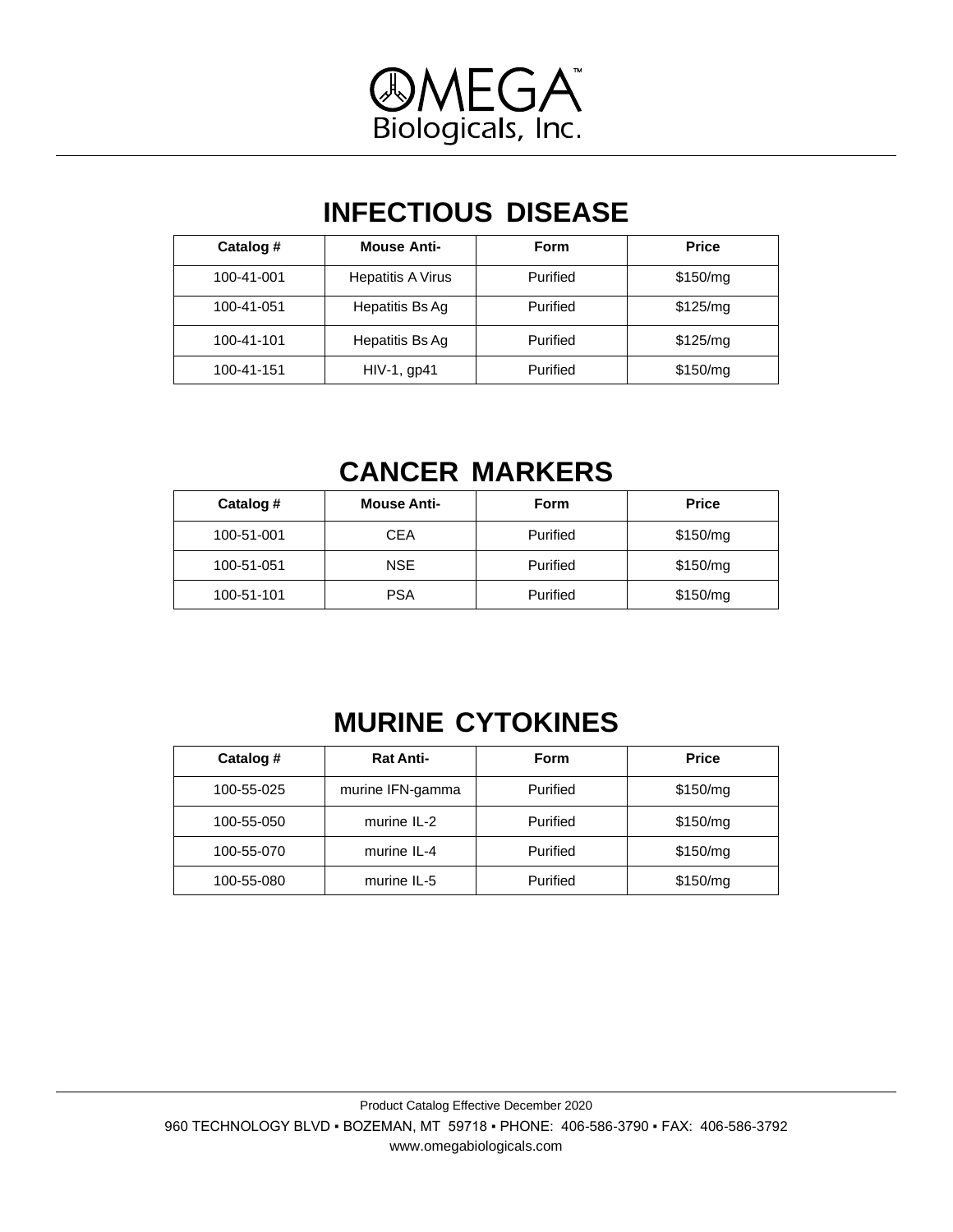

# **CYTOKINES & FACTORS**

| Catalog #  | <b>Mouse Anti-</b>     | Form     | <b>Price</b> |
|------------|------------------------|----------|--------------|
| 100-61-001 | human IFN- $\alpha$ -2 | Purified | \$150/mq     |
| 100-61-025 | human EGF receptor     | Purified | \$150/mg     |

# **CD MARKERS**

| Catalog #  | <b>Mouse Anti-</b> | Form     | <b>Price</b> |
|------------|--------------------|----------|--------------|
| 100-71-008 | human CD8          | Purified | \$150/mq     |
| 100-71-051 | human CD51         | Purified | \$150/mg     |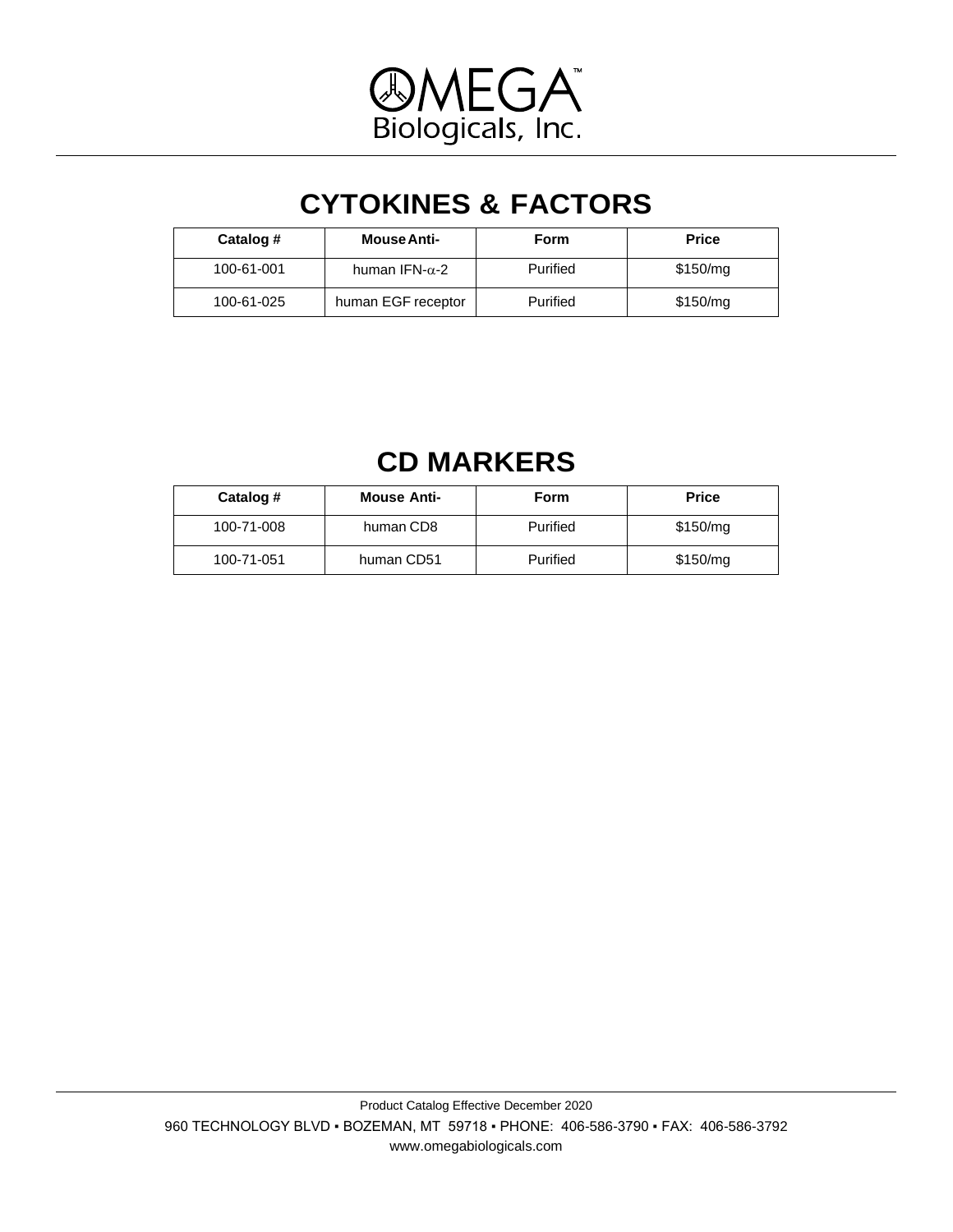

### **BSA CONJUGATES**

| Catalog #  | <b>Hapten-BSA</b>        | <b>Price</b> |
|------------|--------------------------|--------------|
| 300-11-001 | Amphetamine              | \$125/mg     |
| 300-11-003 | Amphetamine              | \$125/mg     |
| 300-11-005 | Amphetamine (saliva)     | \$125/mg     |
| 300-11-031 | <b>Barbital</b>          | \$125/mg     |
| 300-11-061 | Benzodiazepine           | \$125/mg     |
| 300-11-062 | Benzodiazepine           | \$125/mg     |
| 300-11-063 | Benzodiazepine (saliva)  | \$125/mg     |
| 300-11-095 | Benzoylecgonine          | \$125/mg     |
| 300-11-097 | Benzoylecgonine          | \$125/mg     |
| 300-11-099 | Benzoylecgonine (saliva) | \$125/mg     |
| 300-11-151 | Methadone                | \$125/mg     |
| 300-11-183 | Methamphetamine          | \$125/mg     |
| 300-11-185 | Methamphetamine (saliva) | \$125/mg     |
| 300-11-212 | Morphine                 | \$125/mg     |
| 300-11-213 | Morphine (saliva)        | \$125/mg     |
| 300-11-215 | Morphine                 | \$125/mg     |
| 300-11-301 | Phencyclidine (PCP)      | \$125/mg     |
| 300-11-303 | Phencyclidine (PCP)      | \$125/mg     |
| 300-11-331 | Propoxyphene (PPX)       | \$125/mg     |
| 300-11-333 | Propoxyphene (PPX)       | \$125/mg     |
| 300-11-391 | <b>THC</b>               | \$125/mg     |
| 300-11-421 | <b>TCA</b>               | \$125/mg     |
| 300-11-431 | <b>MDMA</b>              | \$125/mg     |
| 300-21-451 | Vancomycin               | \$250/mg     |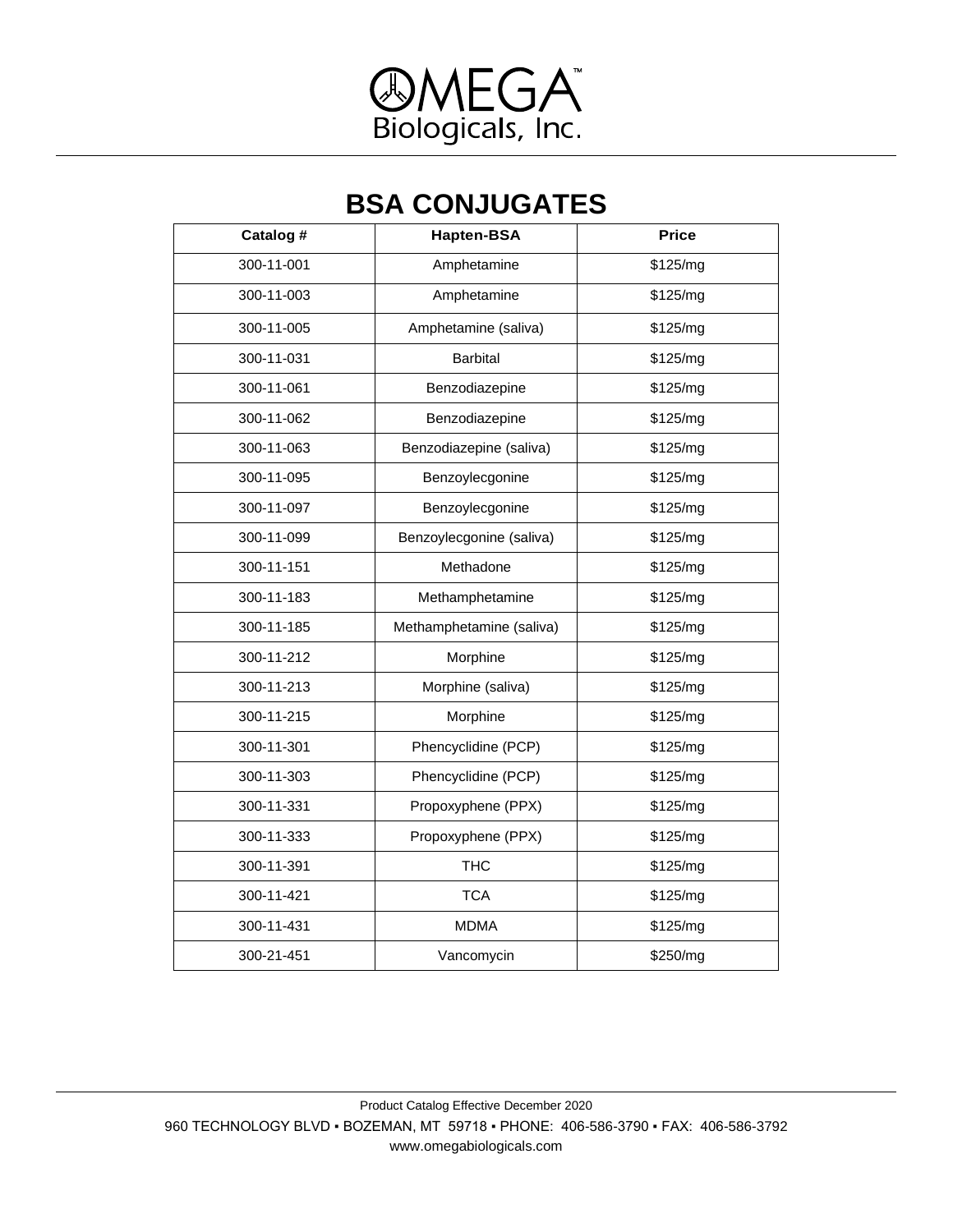

### **BSA CONJUGATE MATCHED PAIRS**

| Analyte             | <b>Antibody Catalog #</b> | <b>Antigen Catalog #</b> |
|---------------------|---------------------------|--------------------------|
|                     | 100-11-001                | 300-11-001               |
| Amphetamine         | 100-11-003                | 300-11-003               |
|                     |                           | 300-11-005               |
| <b>Barbiturate</b>  | 100-11-031                | 300-11-031               |
|                     |                           | 300-11-061               |
| Benzodiazepine      | 100-11-061                | 300-11-062               |
|                     |                           | 300-11-063               |
|                     | 100-11-091                | 300-11-095               |
| Benzoylecgonine     | 100-11-093                | 300-11-099               |
|                     | 100-11-095                |                          |
| Methadone           | 100-11-151                | 300-11-151               |
| Methamphetamine     | 100-11-183                | 300-11-183               |
|                     |                           | 300-11-185               |
|                     |                           | 300-11-212               |
| Morphine            | 100-11-211                | 300-11-213               |
|                     |                           | 300-11-215               |
| Phencyclidine (PCP) | 100-11-301                | 300-11-301               |
|                     |                           | 300-11-303               |
| Propoxyphene (PPX)  | 100-11-331                | 300-11-331               |
|                     |                           | 300-11-333               |
| <b>THC</b>          | 100-11-391                | 300-11-391               |
|                     | 100-11-395                |                          |
| Vancomycin          | 100-21-451                | 300-21-451               |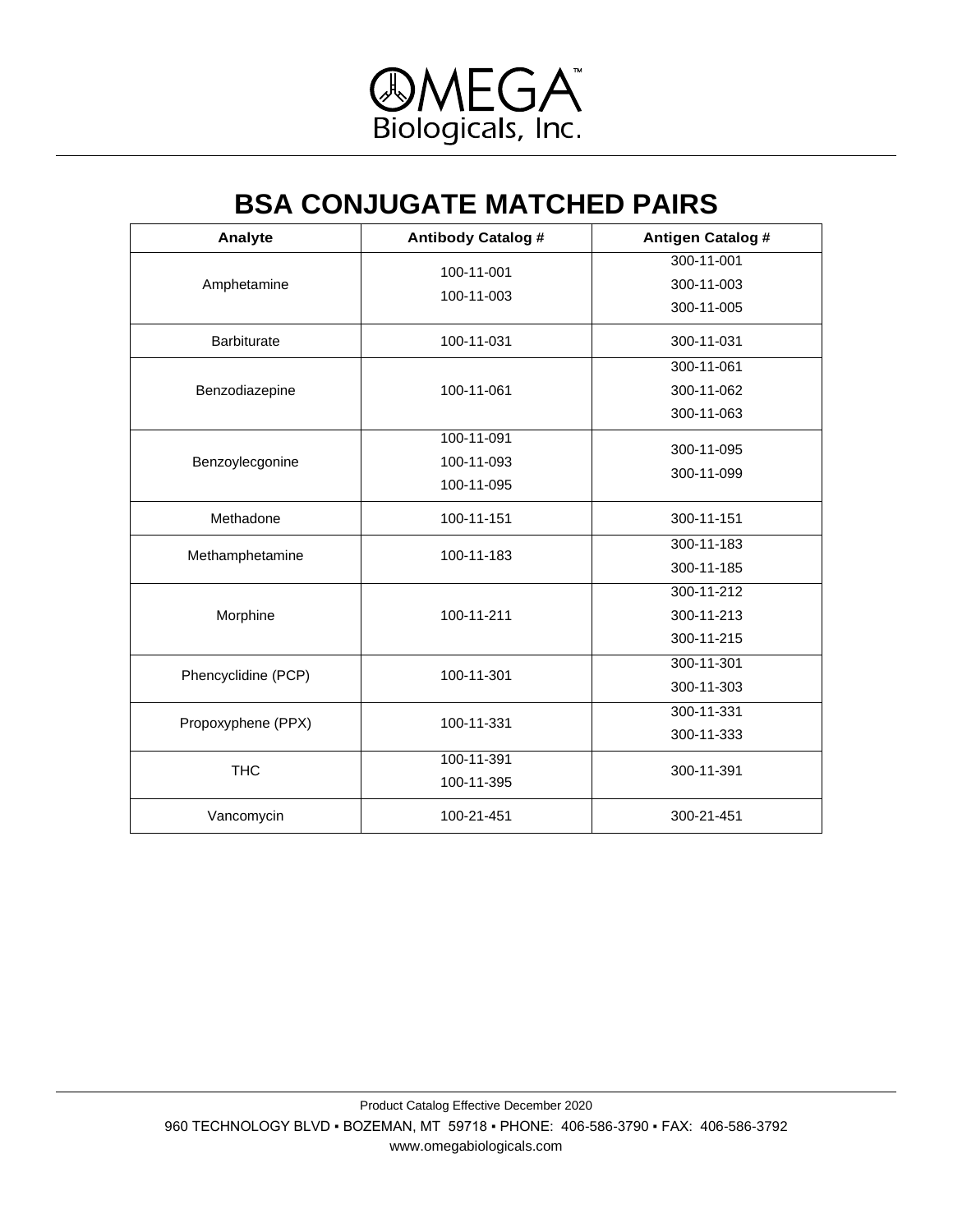

## **ANTIBODY MATCHED PAIRS**

| Analyte            | <b>Capture Antibody Catalog #</b> | Detection Antibody Catalog #           |
|--------------------|-----------------------------------|----------------------------------------|
| Creatine Kinase MB | 100-31-091                        | 100-31-061                             |
| Creatine Kinase MM | 100-31-241                        | 100-31-151<br>100-31-271               |
| Creatine Kinase MM | 100-31-271                        | 100-31-151<br>100-31-181<br>100-31-241 |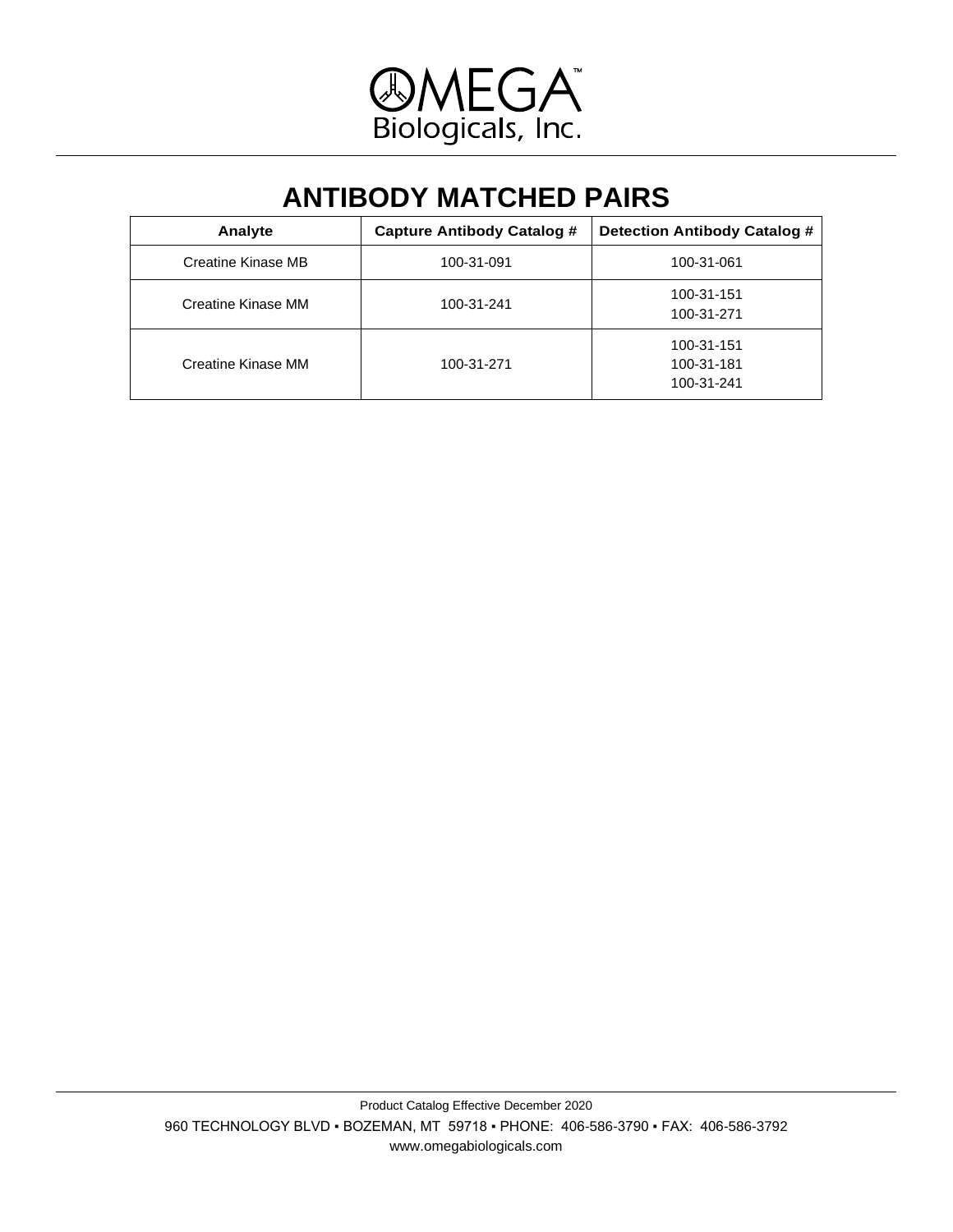

# **HETEROBLOCK®**

Two site sandwich immunoassays can suffer from false positive results caused by heterophilic antibody interference. Heterophilic antibodies give rise to a false positive signal by bridging the capture and detection antibodies. Conventional blockers (e.g., mouse serum, mouse lgG, goat serum, goat lgG, and others) can eliminate some but not all of the interference. Heterophilic antibody interference which is not eliminated by conventional blockers is largely ignored.

HeteroBlock<sup>®</sup> is designed to pick up where conventional blockers leave off. HeteroBlock<sup>®</sup> contains active and passive blocking agents. The active agents have a high affinity for heterophilic antibodies. Thus, HeteroBlock® may reduce the incidence of false positive results.

HeteroBlock<sup>®</sup> is typically formulated into the sample diluent at various concentrations to establish the working concentration for each antibody pair. HeteroBlock<sup>®</sup> offers the following advantages:

- ☺ Contains specific and non-specific blockers
- ☺ Contains active and passive agents
- ☺ Composed of purified protein from animal sources
- ☺ Blocks false positives
- ☺ No effect on true positives
- ☺ Proven across multiple platforms
- ☺ Yields a stable assay signal
- ☺ µg quantities are used to block

HeteroBlock<sup>®</sup> was used to eliminate a false positive signal under the following conditions:

| Human Serum, Lot 8507,<br><b>CRP Negative</b> | <b>HeteroBlock®</b><br>at 500 µg/mL | <b>Goat Anti-Human CRP</b><br><b>Coated Latex Particles</b> | Agglutination<br><b>Result</b> |
|-----------------------------------------------|-------------------------------------|-------------------------------------------------------------|--------------------------------|
| $50 \mu L$                                    | $0 \mu L$                           | $50 \mu L$                                                  | $+2,3$                         |
| $50 \mu L$                                    | $1 \mu L$                           | $50 \mu L$                                                  | $+2$                           |
| $50 \mu L$                                    | $2 \mu L$                           | $50 \mu L$                                                  | $+2$                           |
| $50 \mu L$                                    | 3 <sub>µ</sub> L                    | $50 \mu L$                                                  | $+1$                           |
| $50 \mu L$                                    | $4 \mu L$                           | $50 \mu L$                                                  | +1                             |
| $50 \mu L$                                    | $5 \mu L$                           | $50 \mu L$                                                  | Negative                       |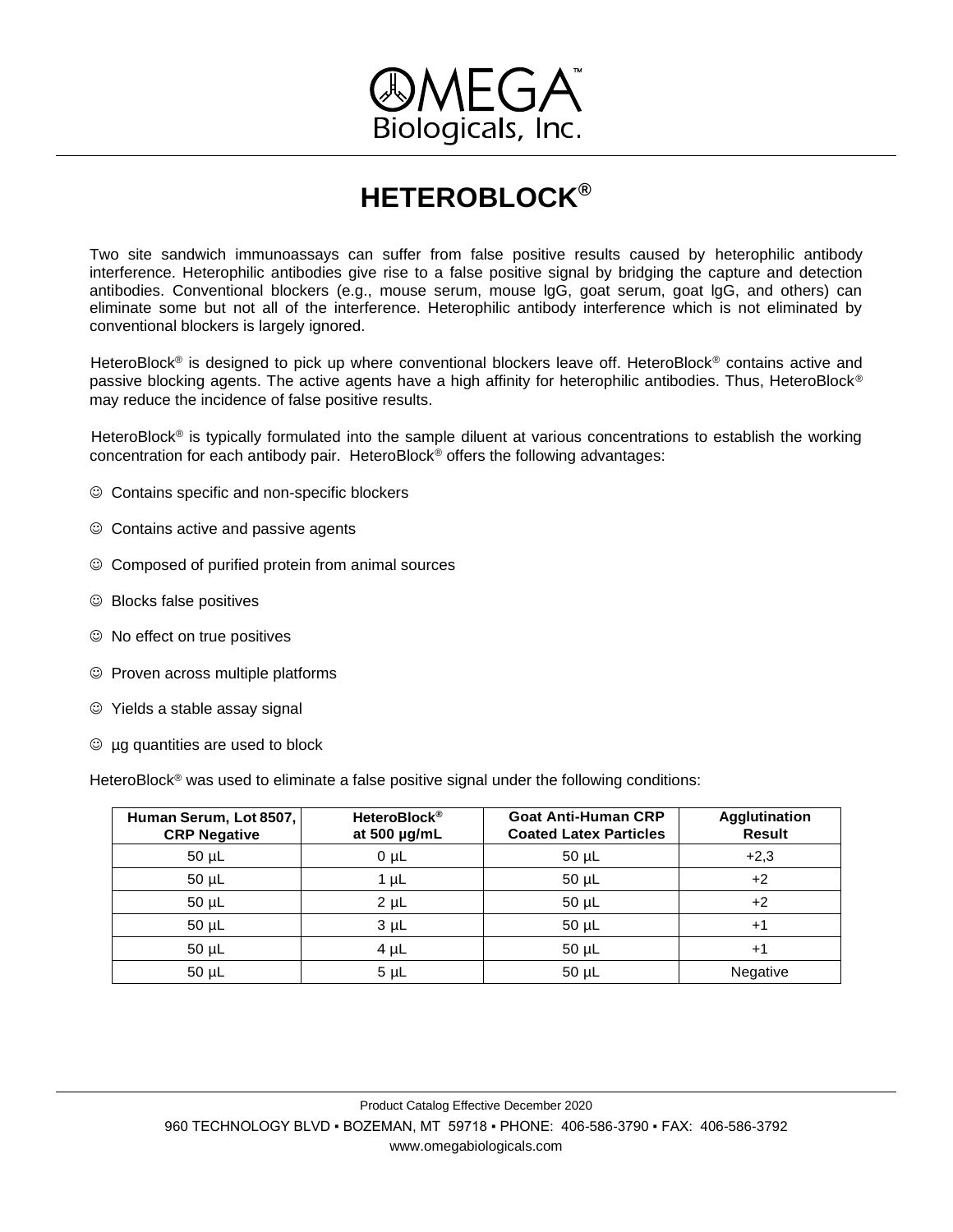

# **HETEROBLOCK®**

| Application:        | HeteroBlock <sup>®</sup> is an active blocking reagent that can<br>eliminate interference caused by heterophilic antibodies in<br>two-site sandwich immunoassays.                                                             |
|---------------------|-------------------------------------------------------------------------------------------------------------------------------------------------------------------------------------------------------------------------------|
| Use:                | To establish parameters for each antibody pair, add<br>increasing quantities $(2, 4, 8, 16, 32,$ and so on $\mu$ g) of<br>HeteroBlock® to the sample diluent. Then dilute the<br>patient sample, incubate, and run the assay. |
| Catalog Number:     | 500-11-001                                                                                                                                                                                                                    |
| Package Size:       | 5 mg/vial                                                                                                                                                                                                                     |
| Price:              | \$25/mg                                                                                                                                                                                                                       |
| Form:               | Purified protein from animal sources                                                                                                                                                                                          |
| Purity:             | >98% by SDS-PAGE                                                                                                                                                                                                              |
| Buffer:             | Phosphate buffered saline, pH 7.2                                                                                                                                                                                             |
| Stabilizer:         | None                                                                                                                                                                                                                          |
| Preservative:       | None                                                                                                                                                                                                                          |
| Concentration:      | 5 - 10 mg/mL                                                                                                                                                                                                                  |
| Long-Term Storage:  | Frozen                                                                                                                                                                                                                        |
| Short-Term Storage: | Refrigerate                                                                                                                                                                                                                   |
| Shipping Temp:      | Ambient                                                                                                                                                                                                                       |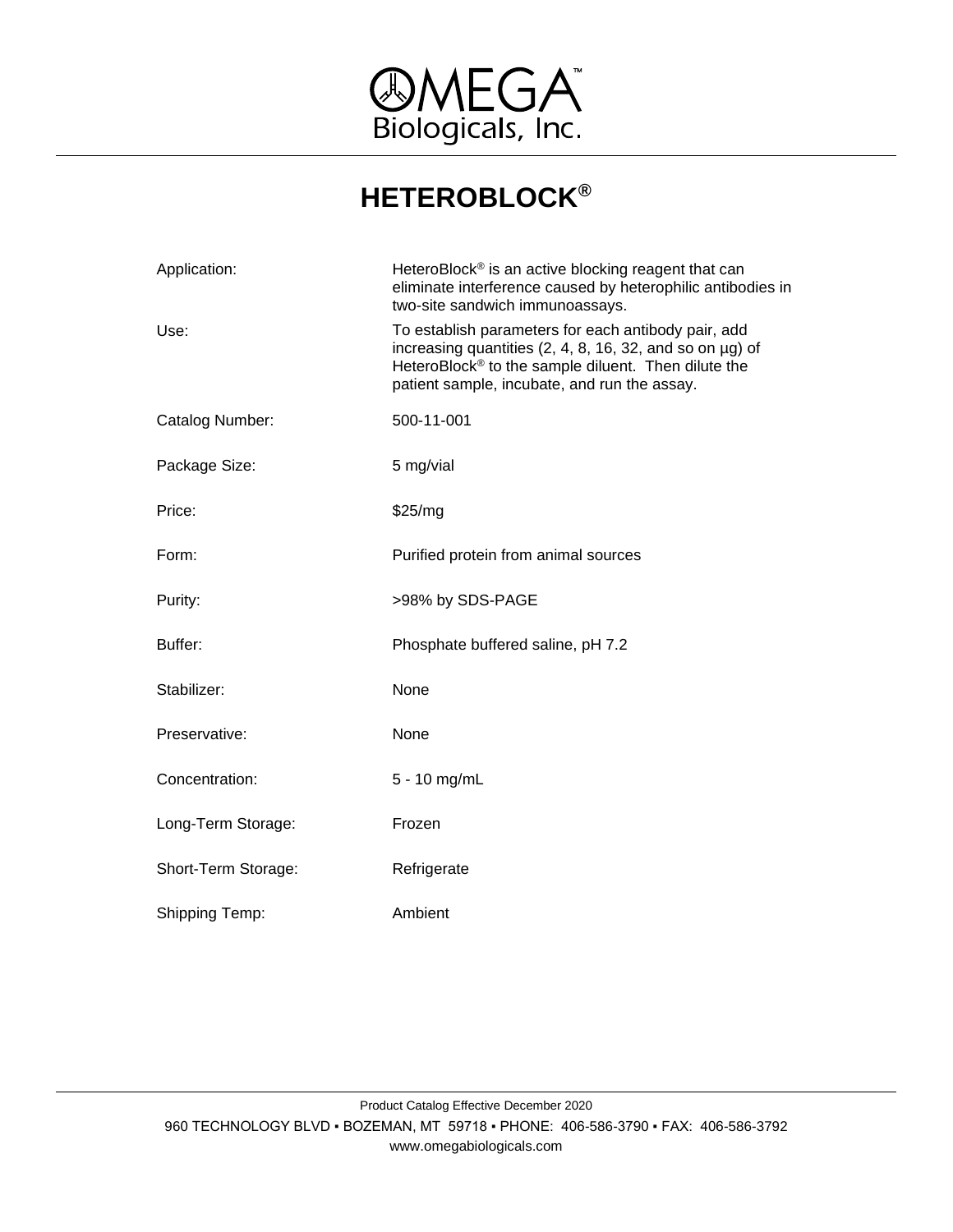

# **ORDERING INFORMATION**

### **Orders**

Omega Biologicals, Inc. accepts orders by phone, e-mail, or fax when a purchase order number is supplied.

Omega Biologicals, Inc. 960 Technology Blvd, Ste 8 Bozeman, MT 59718-6850 Phone: (406) 586-3790 Fax: (406) 586-3792 E-mail: sales@omegabiologicals.com

Products listed in this catalog normally are in stock. Please include the catalog number and full product description. A specific lot number may be requested. Please provide full billing and shipping addresses with any required attention line. Lot specific Certificates of Analysis accompany each product.

All prices are listed in U.S. currency and are subject to change without notice. All prices are F.O.B. ExWorks, Bozeman, MT. Delivery and packing charges are extra and are added to each invoice. Unless otherwise requested, orders for quantities larger those listed will be filled with multiples of standard package sizes.

### **Delivery Method**

We will select the method of shipment unless otherwise directed. At all times, we will try to honor delivery dates, but no guarantee is given or implied that specific delivery dates will be met.

### **Box Charge**

When wet or dry ice is used, please add \$25.00 per container.

### **Minimum Order**

Minimum order is \$50.00.

### **Export Orders**

Please contact us for details.